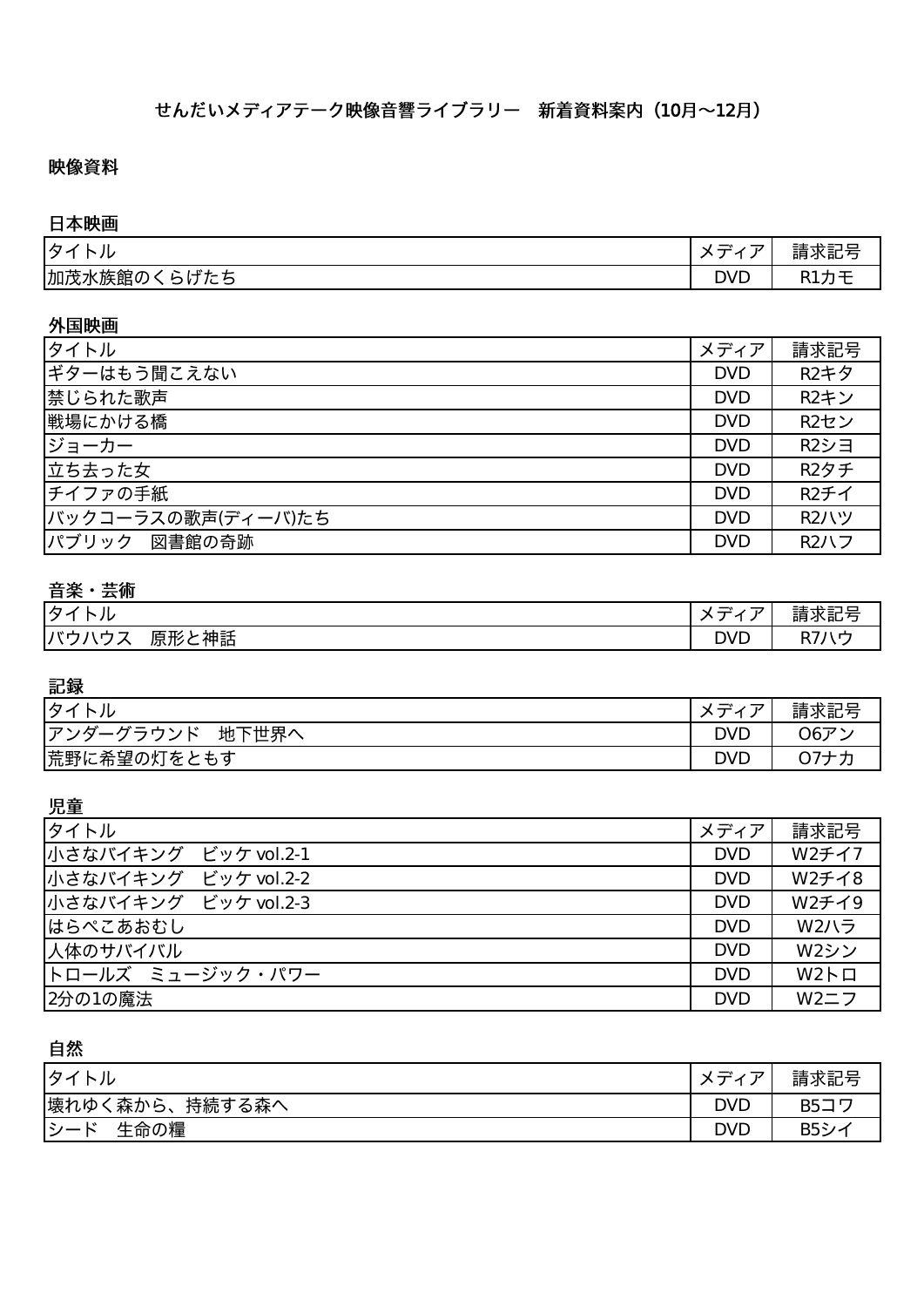| <b> タイトル</b>                                  | メディア丨      | 請求記号   |
|-----------------------------------------------|------------|--------|
| 打ち上げ花火、下から見るか? 横から見るか?                        | <b>DVD</b> | P1ウチ   |
| 男はつらいよ お帰り寅さん                                 | <b>DVD</b> | P1オト50 |
| 新解釈 三國志                                       | <b>DVD</b> | P1シン   |
| がんと生きる 言葉の処方箋                                 | <b>DVD</b> | P1カン   |
| 春を告げる町                                        | <b>DVD</b> | P1ハル   |
| 引っ越し大名                                        | <b>DVD</b> | P1ヒツ   |
| 蜜蜂と遠雷                                         | <b>DVD</b> | P1ミツ   |
| ここには私の読める本がある<br>~視覚障害者のための「わんぱく文庫」<br>$\sim$ | <b>DVD</b> | P2JJ   |

せんだいメディアテーク映像音響ライブラリー 新着資料案内 (10月~12月)

## 音響資料

クラシック

| タイトル                                   | メディア | 請求番号        |
|----------------------------------------|------|-------------|
| 交響曲第4番:ブラームス / フルトヴェングラー指揮             | CD   | R1フラ        |
| 交響曲第6番(第2楽章~第4楽章):ブルックナー / フルトヴェングラー指揮 | CD   | R1フル        |
| 交響曲第8番:ブルックナー / フルトヴェングラー指揮            | CD   | R1フル        |
| 交響曲第9番「合唱」他/ベートーヴェン                    | CD   | R1へエ        |
| 管弦楽作品集:グレインジャー / ラトル指揮                 | CD   | R2クレ        |
| 中国の不思議な役人 弦、打とチェレスタのための音楽/バルトーク        | CD   | R2/V/L      |
| 弦、打、チェレスタのための音楽/バルトーク                  | CD   | R2ハル        |
| 管弦楽のための協奏曲、他/バルトーク                     | CD   | R2/V/L      |
| ディヴェルティメント、舞踏組曲、他/バルトーク                | CD   | R2/V/L      |
| 組曲《惑星》、ほか/ホルスト                         | CD   | R2ホル        |
| 管弦楽のための協奏曲/バルトーク                       | CD   | R3ハル        |
| 2台のピアノのための協奏曲:プーランク / プレートル指揮          | CD   | R3フウ        |
| カスティーリャの王女への祈り:ロドリーゴ                   | CD   | $R4\Box$    |
| この聖き夜に 「讃美歌21」で歌うクリスマス物語               | CD   | <b>R8コノ</b> |
| J・S・バッハ/カンタータ集 第4・6・67番                | CD   | <b>R8ハツ</b> |
| J・S・バッハ/カンタータ集 第5・56・180番              | CD   | <b>R8ハツ</b> |
| J・S・バッハ/クリスマス・オラトリオ                    | CD   | <b>R8ハツ</b> |
| 大ミサ曲ハ短調 K.427 /モーツアルト                  | CD   | R8モウ        |